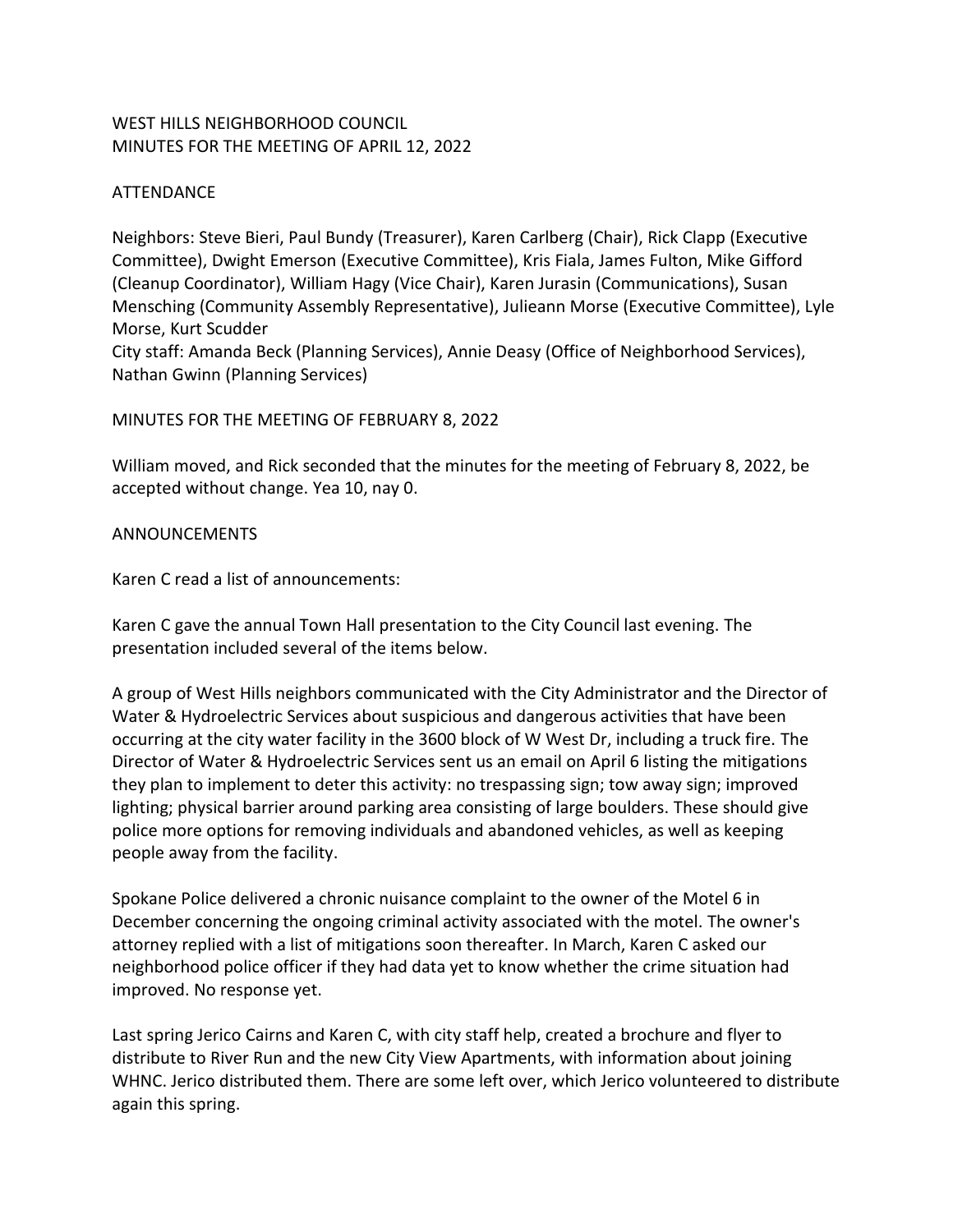Several new apartment buildings are planned (or recently opened) around the intersections of Sunset Boulevard and Government Way, as well as Sunset Boulevard and Rustle Street. The total number of apartments may be 400+. The Grandview/Thorpe neighborhood has proposals 10 housing developments with up to 1000 new homes. All of these will add traffic to adjacent roads.

At a recent Grandview/Thorpe neighborhood meeting, the director of the Eastern Division of WSDOT announced that left turns will be blocked at the intersection of Highway 195 and W 16th Avenue within a year or two. This will reduce congestion at the 195 entrance to eastbound I-90, but increase traffic on Sunset Boulevard and the Maple entrance to eastbound I-90. He also said that funding has been identified for planning of improvements to S Inland Empire Way, which will carry more traffic that is diverted from Highway 195 toward downtown.

### RESIDENTIAL DEVELOPMENT CODE AMENDMENTS

Amanda Beck and Nathan Gwinn of Planning Services described proposed changes to Spokane's residential codes. See [https://drive.google.com/file/d/10wpDWXYIBgTi4-](https://drive.google.com/file/d/10wpDWXYIBgTi4-G5ECdPDCAmxS17pzc4/view?usp=sharing) [G5ECdPDCAmxS17pzc4/view?usp=sharing.](https://drive.google.com/file/d/10wpDWXYIBgTi4-G5ECdPDCAmxS17pzc4/view?usp=sharing) The goal is to increase the housing supply, especially at the middle income level. Proposed changes include things like allowing smaller lots, accessory dwelling units and other housing options, and streamlining permitting. There will be lots of opportunities for public engagement and comment, including workshops.

### CLEANUP

Mike Gifford said that West Hills will have a curbside event (city solid waste employees pick up garbage left at curbside) on May 10. The city will send everyone a postcard about it soon.

West Hills will have a clean greens collection later this year. One dumpster will be placed at Whittier Park. We need a location for a second dumpster. Julieann suggested a street adjacent to Finch Arboretum; she will ask. We always need volunteers to help.

### REVISION OF WEST HILLS BYLAWS

No report.

### WORKSHOP FOR WEST HILLS GOALS AND PLANS

The committee has not met. However, Mike has some suggestions: The main concerns for West Hills are crime, homelessness, police, pollution, and I-90 noise. Mike's and William's suggestions for solutions include increasing funding for helping homeless; teach skills to homeless; employ homeless; build housing that goes up, not out, to house more people; keep neighborhoods walkable; keep green spaces.